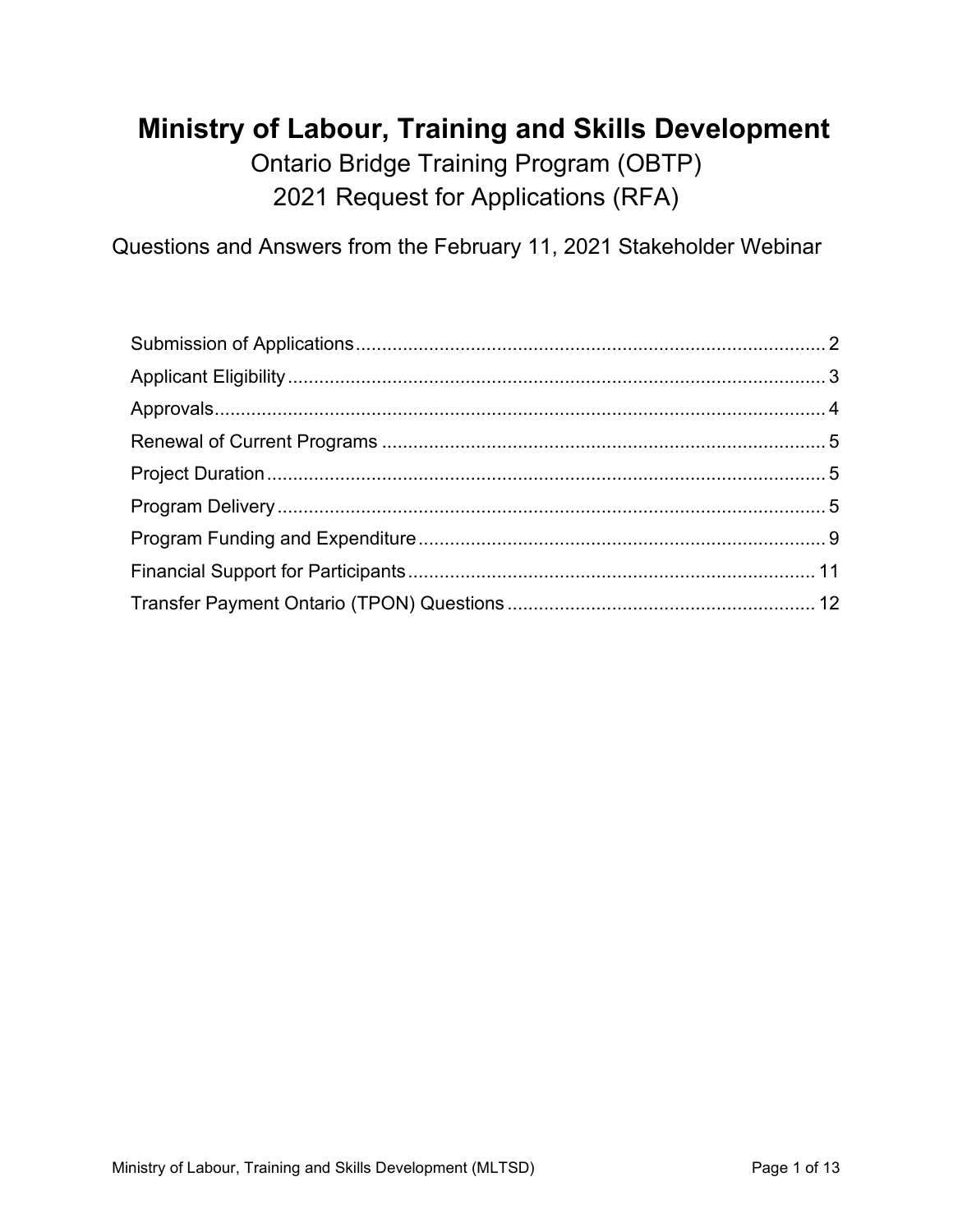# <span id="page-1-0"></span>**Submission of Applications**

# **Q1. When are applications due?**

The deadline to submit applications is **April 30, 2021 – 5:00 pm EST.**

### **Q2. What if my application is submitted after the deadline?**

The Transfer Payments Ontario (TPON) system will not accept applications after the stated deadline.

### **Q3. Where can I find the application documents online?**

The Application Guide and all Supplementary Attachments can be found on the [Transfer Payments Ontario \(TPON\) website.](https://www.app.grants.gov.on.ca/gr/tpcr/#/externalLogin) Other RFA resources may be found on the [Employment Ontario Partners' Gateway](http://www.tcu.gov.on.ca/eng/eopg/programs/obtp.html) (EOPG).

### **Q4. How do I submit my application?**

Applications are to be submitted through TPON. Applicants must create an account on the TPON system to access the documents and apply. Documents not submitted through TPON will not be considered.

# **Q5. Can one organization that has a range of offerings submit more than one project application?**

Yes. organizations with a range of offerings can submit an application for each project they are seeking to offer.

# **Q6. Can we schedule a phone call with a ministry consultant if we have specific questions about our program model for the purpose of consulting and getting feedback during the application writing process?**

Applicants may submit questions regarding the OBTP via email to [bridgetraining@ontario.ca](mailto:bridgetraining@ontario.ca) between February 16 and March 5, 2021. The ministry will answer all questions and post an answers document on March 22nd, 2021 in response to all questions submitted.

Additionally, the ministry hosted a webinar on February 11<sup>th</sup>, 2021. Information that was shared at the webinar can be found on the [EOPG.](http://www.tcu.gov.on.ca/eng/eopg/programs/obtp.html)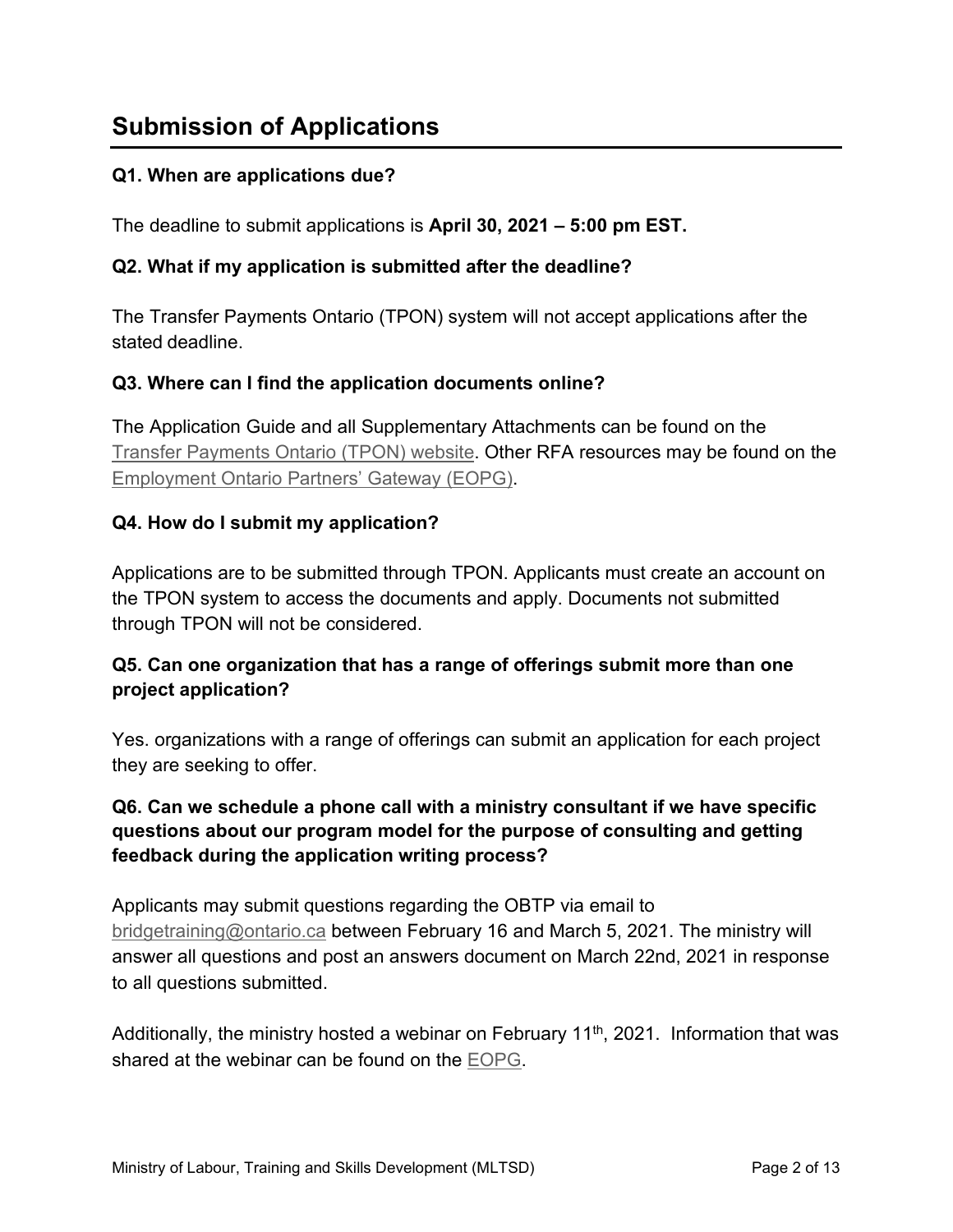# **Q7. Can the two project categories be covered under one application?**

Applicants must submit one application per project. If you wish to apply for more than one project you must submit a separate application for each project. One application submission cannot cover more than one project proposal.

# <span id="page-2-0"></span>**Applicant Eligibility**

### **Q8. Can post-secondary institutions apply as the lead applicant?**

Yes, eligible post-secondary institutions can apply as the lead applicant.

#### **Q9. What type of training can post-secondary institutions provide?**

Post-secondary institutions can provide the range of training and services required of an OBTP project. They might choose to partner with relevant organizations to provide the full suite of required training and services.

#### **Q10. Can Private Career Colleges submit applications?**

Private Career Colleges that meet the applicant eligibility requirements for the OBTP can submit applications. Please review Section 4.3 of the RFA [Application Guidelines.](http://www.tcu.gov.on.ca/eng/eopg/publications/obtp-request-for-applications-guidelines-en.pdf)

#### **Q11. Can organizations that offer two-year certificate programs apply?**

OBTP helps highly skilled internationally trained immigrants obtain certification/registration and find a job in their field or in a related field without having to duplicate their previous education and training. A key objective of OBTP is that candidates achieve licensure/registration and/or employment in a timely manner.

All OBTP projects that serve the needs of highly skilled immigrants to gain commensurate employment (including licensure/registration) must provide occupationspecific technical or academic training, essential skills training and employment services.

Please review the RFA [Application Guidelines,](http://www.tcu.gov.on.ca/eng/eopg/publications/obtp-request-for-applications-guidelines-en.pdf) paying special attention to information on participant-facing service components (Section 3.1.1.2), participant eligibility (Section 3.1.2), and applicant eligibility (Section 4.3). OBTP projects are required to provide an identified suite of programming and services.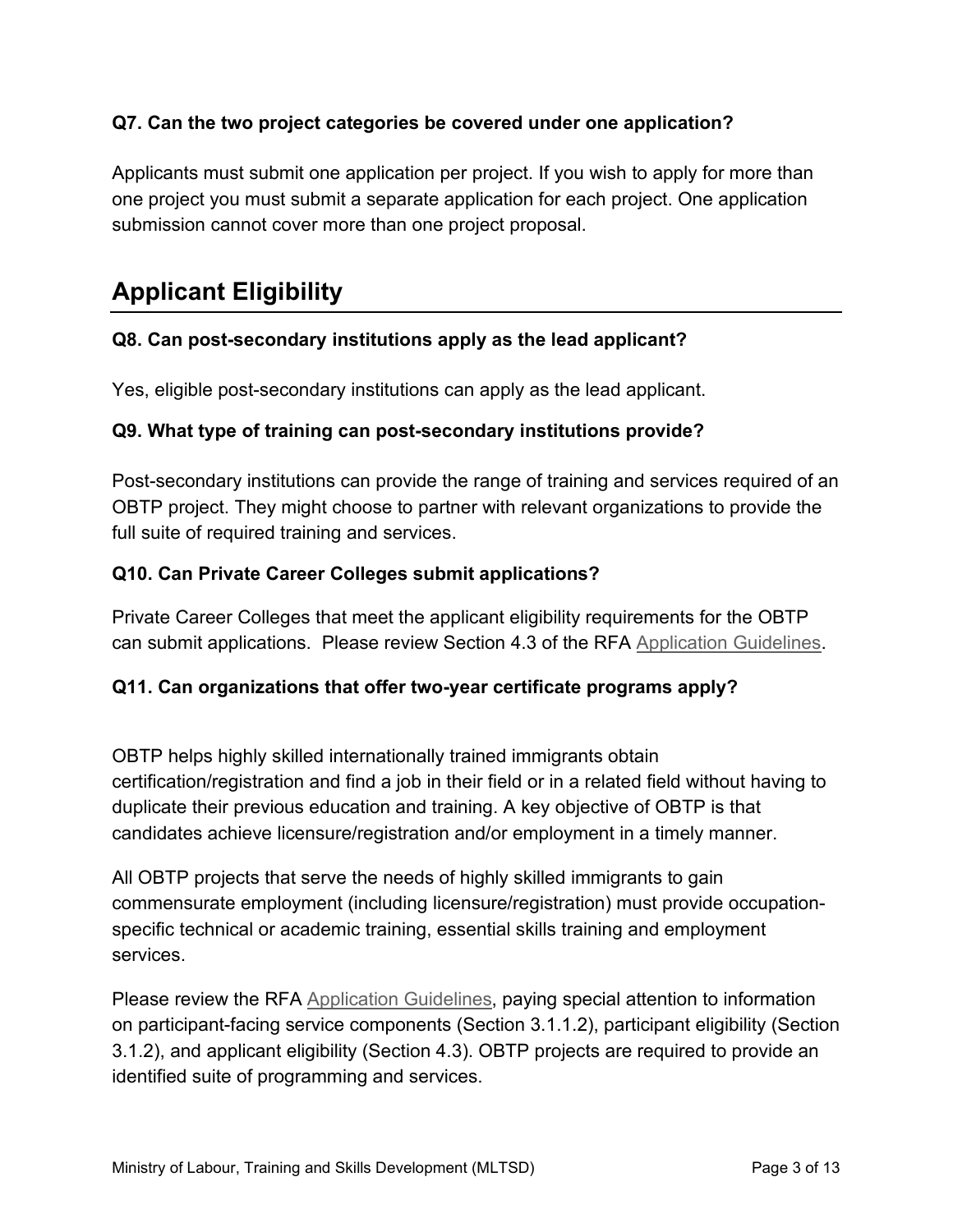All application submissions that are eligible for funding, and that are recommended for funding, must be approved by the ministry.

# **Q12. We are a smaller regulated health profession. Would this impact on qualifying?**

The size of an applicant organization would not impact on qualifying for funding providing that all eligibility requirements are met. Please see Section 4.3 of the RFA [Application Guidelines](http://www.tcu.gov.on.ca/eng/eopg/publications/obtp-request-for-applications-guidelines-en.pdf) for eligibility requirements.

# **Q13. Will applications be approved for institutions with only domestic experience?**

All institutions that meet the eligibility criteria will be able to apply under the ministry's RFA. Please review Section 4.3 of the RFA [Application Guidelines](http://www.tcu.gov.on.ca/eng/eopg/publications/obtp-request-for-applications-guidelines-en.pdf) for further direction.

# <span id="page-3-0"></span>**Approvals**

# **Q14. When will we hear about the approval of the applications?**

It is estimated that applicants will be notified about the approval of applications Summer 2021.

# **Q15. Will there be any consideration given to distribution of projects geographically across the province and/or by sector/occupation, or is the awarding of contracts solely based on the final ranking?**

The awarding of contracts will be based on the final ranking of applications with consideration for meeting the registration and employment needs of highly skilled immigrants across the province. Applicants will be expected to demonstrate a labour market need in the occupation/sector they are proposing. In that way, occupations/sectors in all geographical areas will be taken into account in the evaluation of proposals. Please see the RFA [Application Guidelines](http://www.tcu.gov.on.ca/eng/eopg/publications/obtp-request-for-applications-guidelines-en.pdf) for further information on priority projects (Section 2.1) and final assessment and scoring (Section 5.2).

# **Q16. Is this a competitive process? Is there a maximum of programs/projects that will be approved? Or a maximum budget?**

The RFA is a competitive process. There is no maximum for the number of projects that will be approved. Nor is there a maximum budget per project. The ministry will fund as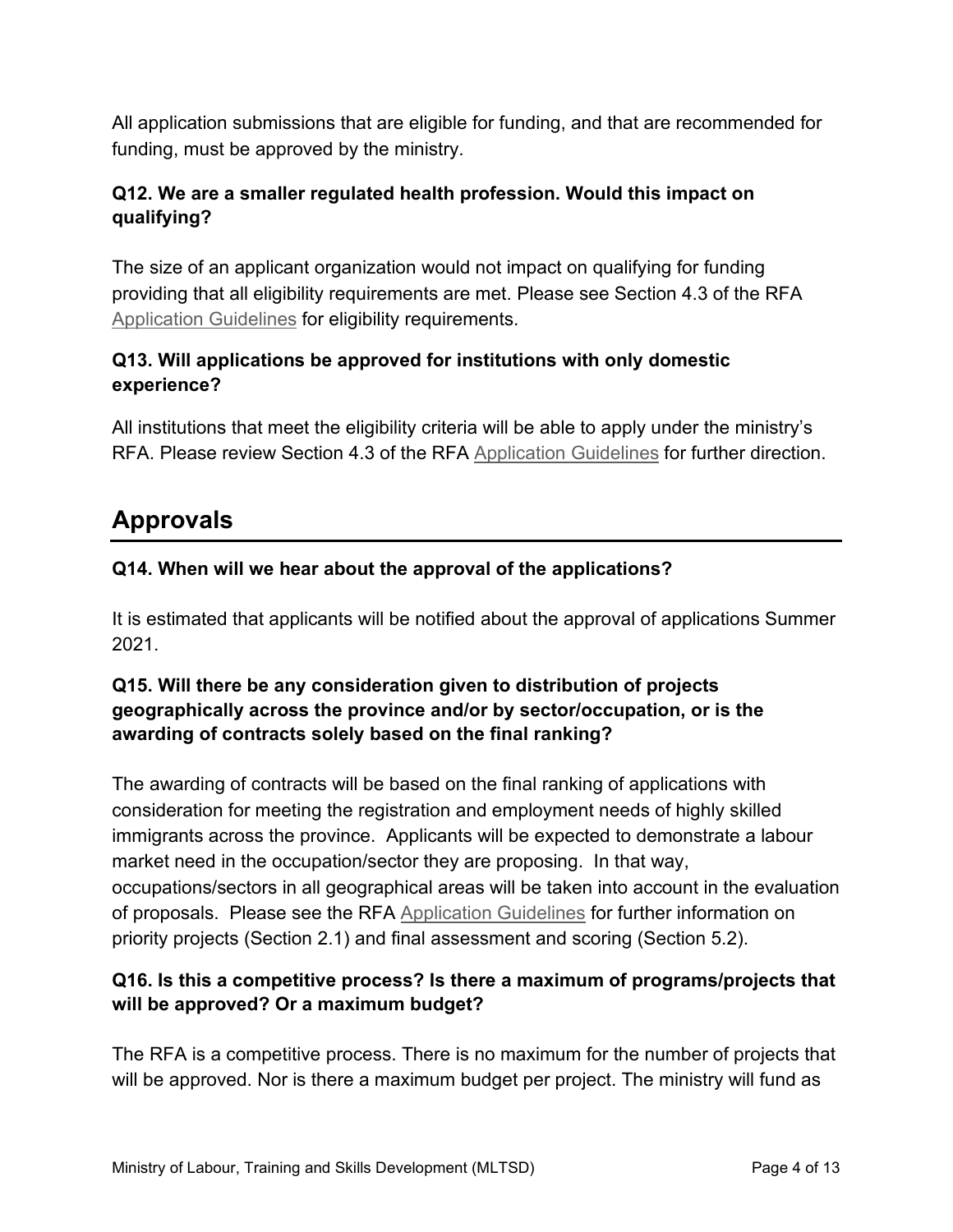many successful Category A and B applications as it can without exceeding its funding allocation for the program.

# <span id="page-4-0"></span>**Renewal of Current Programs**

# **Q17. What is the MLTSD position on applications for funding renewal if the existing program is adapted for pandemic response?**

The current RFA does not include a separate application for renewal projects. Current providers are advised to review the RFA [Application Guidelines](http://www.tcu.gov.on.ca/eng/eopg/publications/obtp-request-for-applications-guidelines-en.pdf) to determine opportunities for submitting an application for priority projects (Section 2.1).

# **Q18. Will the request for applications differentiate between new and renewal projects as in the past?**

<span id="page-4-1"></span>The current RFA does not include a separate application for renewal projects.

# **Project Duration**

# **Q19. What is the project duration, can we submit a one-year, three-year, or fiveyear project application?**

Projects can be up to three years. Duration may vary, depending on the exact occupation and training provided, but agreements will not extend beyond three years.

### **Q20. How long will the agreement for this initiative be?**

The transfer payment agreement (TPA) is typically for a three-year period, but it can be shorter depending on the project.

# <span id="page-4-2"></span>**Program Delivery**

# **Q21. Are all projects required to offer the full spectrum of services - can some components be optional as not all internationally trained immigrants need all the components?**

Category A - Service Delivery projects have ten components - three non-service components and seven participant-facing service components. While service providers must offer all seven participant-facing service components, it is expected that they will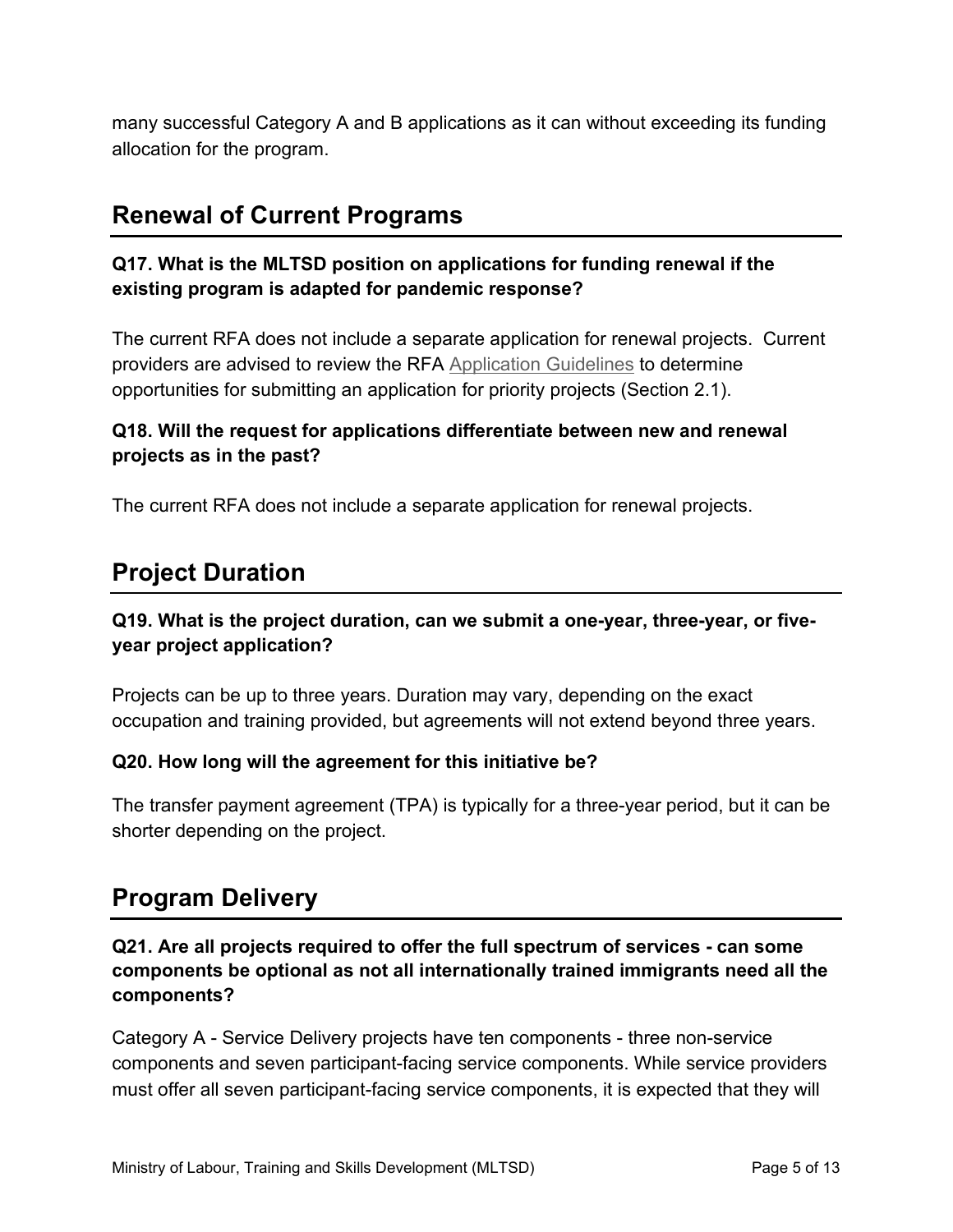develop individual participant service plans that are customized to include the service components that address the participants' needs and goals.

**Q22. We will have clients who are only interested and only want to take a course to prepare for requirements for licensure. Some may already be working in a commensurate job and do not need our employment services. Conversely, we have clients that want to take our employment services and related course and do not want a licence nor take courses to prepare for licensure. So, will clients be able to optionally take certain components in the overall 7 service components or must they apply to take all 7?**

Each OBTP project will emphasize certain participant-facing service components based on the occupation's or trade's unique requirements; however, in order to be effective, OBTP projects are expected to have all participant-facing service components available to participants.

Service providers must develop individual participant service plans that include all the participant-facing service components based on participant needs and goals. It is expected that projects organize these service components to best meet their participants' needs and goals.

# **Q23.Do all projects need to have each of these categories, or are they separate categories?**

There are two separate Project Categories: Category A – Service Delivery and Category B – Changing the System. An applicant can submit an application for an OBTP project under one or the other category. If an applicant chooses to apply under both categories, they are to submit two separate applications.

# **Q24.You said that OBTP will not fund Category B – Changing the System projects that have a local focus. How local, is a "local focus"?**

Category B - Changing the System projects aim to achieve systemic and sector-wide impact and outcomes. Such initiatives may include projects that assist groups of employers, occupational regulatory bodies, or post-secondary educational institutions to enhance their capacity to integrate internationally trained immigrants effectively and in a fair and transparent manner. As such, they cannot be limited to a specific region or city. Stakeholders wanting to develop locally focused Changing the System projects should explore the [Ontario Labour Market Partnerships Program](http://www.tcu.gov.on.ca/eng/employers/labourMarket.html) for funding.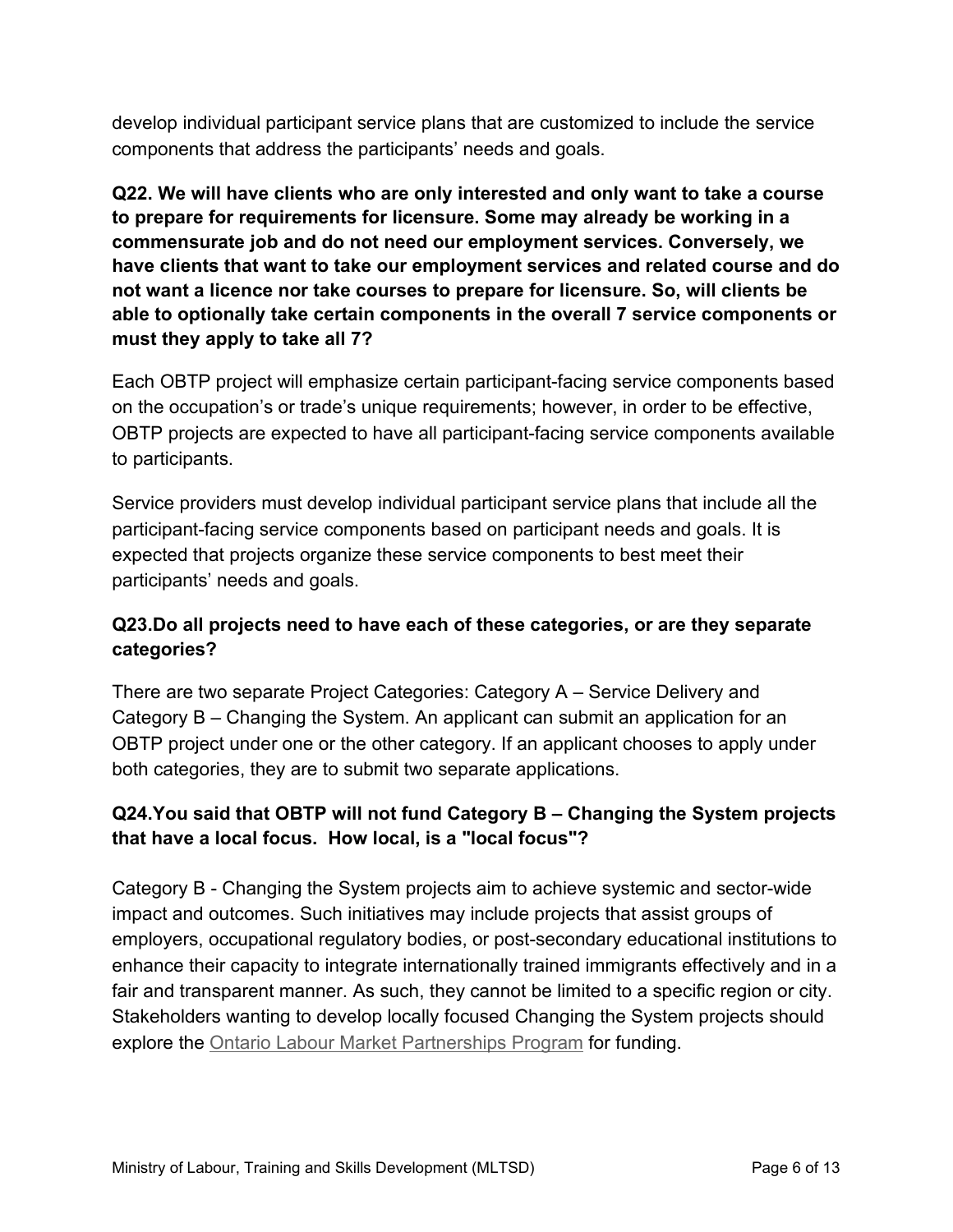# **Q25. Are there preferred areas of study? Are there any excluded areas of study?**

The OBTP is not organized around preferred or excluded areas of study. The OBTP is organized to offer training and services to highly skilled immigrants so that they find commensurate employment (licensure and registration in the case of the regulated occupations). However, at this time and in response to the pandemic the ministry has indicated that it will place priority on projects that serve occupations having a direct contribution toward addressing the COVID-19 pandemic. Please review the RFA [Application Guidelines](http://www.tcu.gov.on.ca/eng/eopg/publications/obtp-request-for-applications-guidelines-en.pdf) (Section 2.1) for further direction.

### **Q26. Can one project serve multiple sectors?**

One project can serve multiple occupations, but it is recommended that a separate application be submitted for each occupation that the applicant wishes to serve. Please read the RFA [Application Guidelines](http://www.tcu.gov.on.ca/eng/eopg/publications/obtp-request-for-applications-guidelines-en.pdf) carefully to inform your decision.

# **Q27. What type of training can we provide?**

An OBTP project is expected to provide all client-facing components as described in Section 3.1.1.2 of the RFA [Application Guidelines.](http://www.tcu.gov.on.ca/eng/eopg/publications/obtp-request-for-applications-guidelines-en.pdf) One of these components is occupation-specific technical and essential skills training. An applicant that is not able to provide all client-facing components could consider partnering with a qualified organization to provide the full suite of training and services.

### **Q28. Is technical training mandated or optional?**

An OBTP project is expected to provide all client-facing components as described in Section 3.1.1.2 of the RFA [Application Guidelines,](http://www.tcu.gov.on.ca/eng/eopg/publications/obtp-request-for-applications-guidelines-en.pdf) based on client needs. Occupationspecific technical and essential skills training is identified as a client-facing component of client services.

### **Q29. Do we need to have programs available or can they be in the process of approval? Do the programs offered need to be approved by the ministry?**

The current RFA is seeking application submissions for new projects that meet the needs of highly skilled immigrants with post-secondary qualifications (degree or diploma) for employment or registration and employment. The RFA is seeking applications that propose to develop targeted training and wrap-around service components.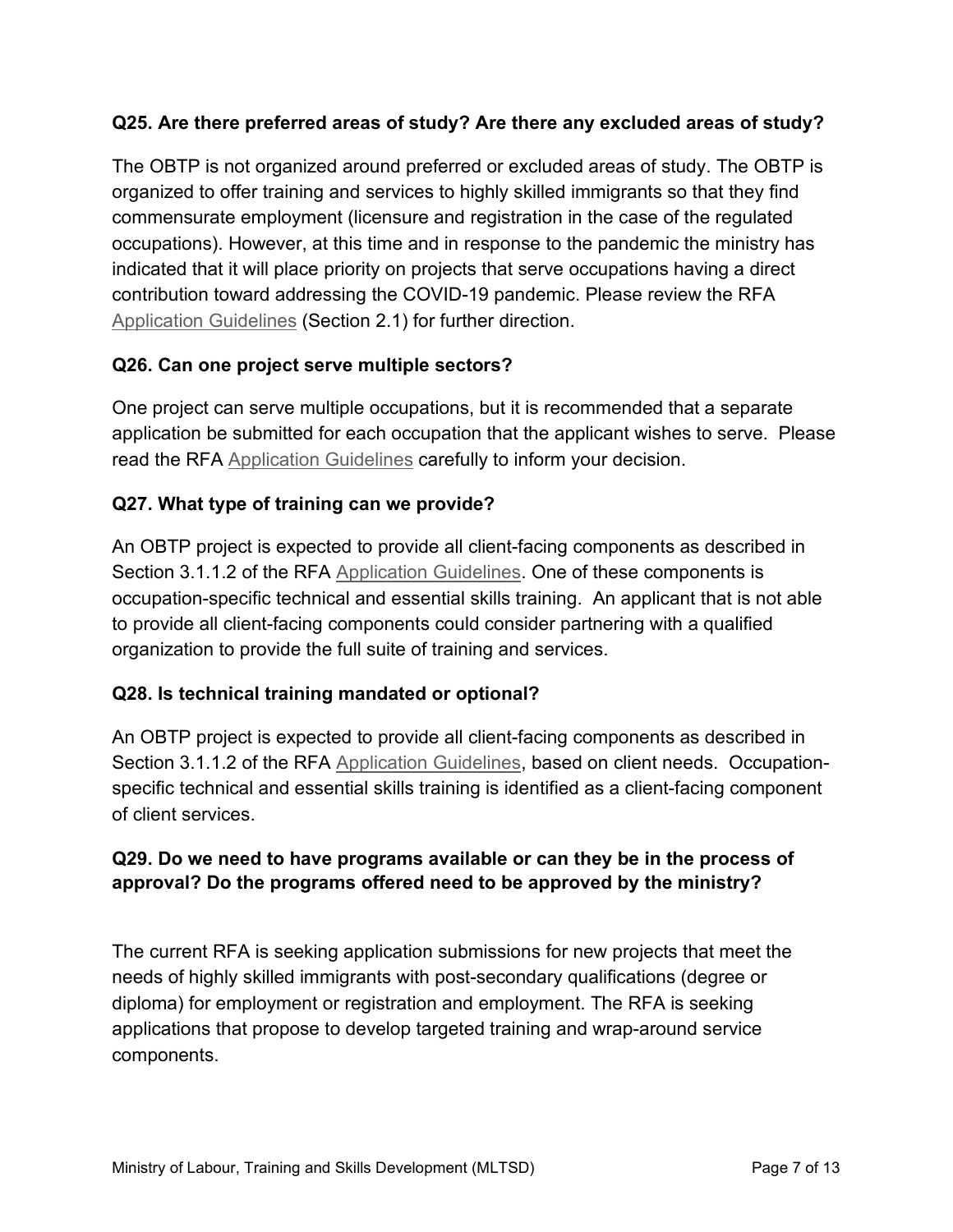RFA submissions for OBTP funding will be approved by the Ministry of Labour, Training and Skills Development (MLTSD).

# **Q30. How many years will a newcomer be considered as an eligible newcomer for this Bridge Training?**

The OBTP is open to internationally trained immigrants who meet the following criteria, regardless of the number of years they have lived in Canada:

- Be at least 18 years old and a resident of Ontario
- Have international postsecondary education (degree, diploma)
- Have international work experience in a high skilled occupation
- Have language proficiency of Canadian Language Benchmark (CLB) Level 7 or higher
- Be one of the following:
	- $\circ$  a refugee claimant with a valid work permit
	- $\circ$  a permanent resident,
	- o a Convention refugee, or
	- o a naturalized Canadian citizen.

The key consideration is for the internationally trained individuals who need supports and services to obtain certification/licensure and commensurate employment in their respective field of training/expertise or related field in a timely manner.

### **Q31.Is this also applicable to train Personal Support Workers (PSWs)?**

The OBTP is designed to serve highly skilled professionals to gain employment in their field of expertise or related field that is aligned with their education and/or experience. A key requirement for participant eligibility in an OBTP project is that they have a post secondary degree or diploma. While personal support workers deliver critical services to Ontarians, there currently is no requirement for a post-secondary degree or diploma to work in that occupation. For that reason, the PSW occupation is not included in the OBTP.

# **Q32. Can you please clarify what happens to programs that currently focus on employer engagement which involve long term relationships in building employer capacity to hire immigrants into commensurate employment?**

These projects typically would fall under the Category B – Changing the System project category. Funding applications for Changing the System projects are eligible for onetime funding in this category. These projects are expected to achieve sustainability by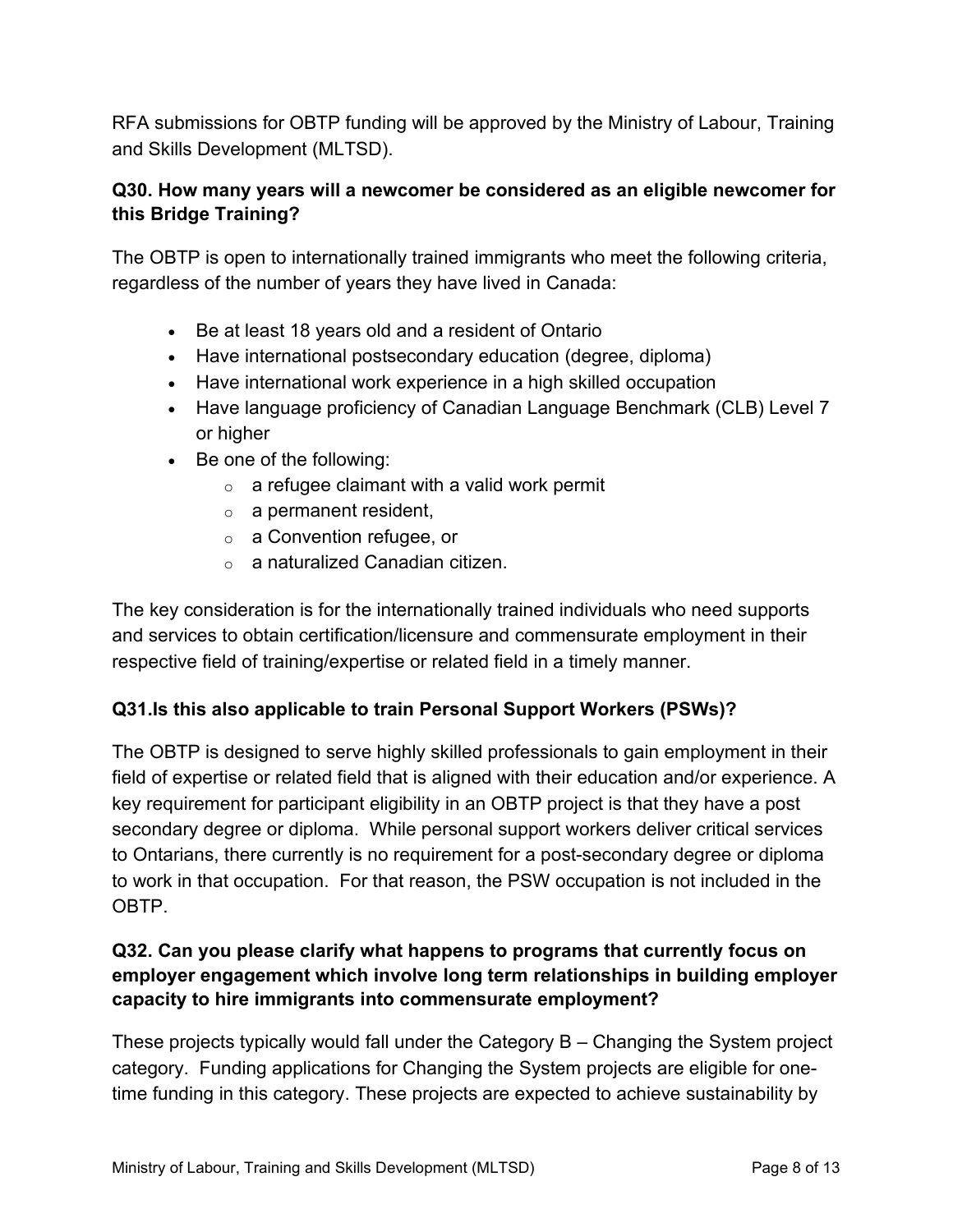the conclusion of the three-year funding period.

# **Q33. Can agencies subcontract with other providers for some project components? Otherwise, the ministry would be duplicating services that already exist in communities and regions.**

Partnerships are encouraged for program components where the applicant cannot provide a certain component, e.g. mentoring services. Please note that the RFA [Application Guidelines](http://www.tcu.gov.on.ca/eng/eopg/publications/obtp-request-for-applications-guidelines-en.pdf) encourage the development of appropriate partnerships (Section 4.5). Applicants' ability to build appropriate partnerships to deliver complete service components will be assessed at the time of application. There can only be one lead applicant per project.

# <span id="page-8-0"></span>**Program Funding and Expenditure**

# **Q34. Is there a funding limit per application?**

There is not a funding limit per application.

#### **Q35. What is the average or maximum budget for each project?**

There is no average or maximum budget for each project. The ministry is seeking projects that can provide value for money and compares budgets that serve projects that are similar in occupations and numbers of clients served

#### **Q36. Will the total funding amount be the same, more, or less than last time?**

The overall funding allocation for OBTP has not changed.

#### **Q37. Is the funding going to be for a one-year project or three-year project?**

Funding is available for up to three years.

### **Q38. Is there a notional breakdown of overall funding between service delivery and changing the system programs? What percentage of funding will be for the A and B streams?**

There is no notional breakdown of overall funding between service delivery and changing the system programs. There is no pre-determined percentage of funding for the A and B categories.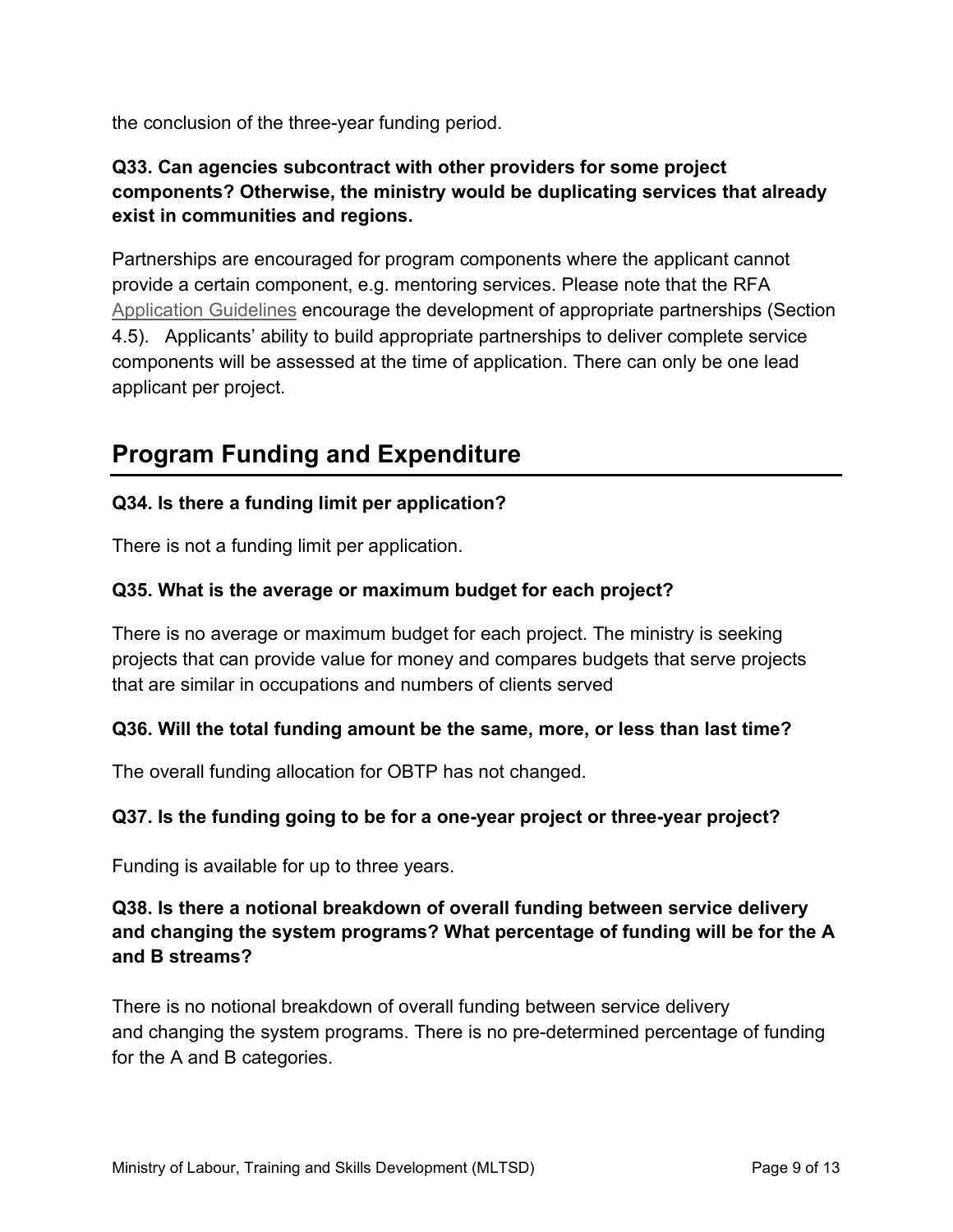# **Q39. Is there a budget template we must use, or do we just design our own budget in excel?**

The budget template for each category is included in the Application and must be filled and submitted along with the application.

# **Q40. Will there be funding guidelines available, such as what will be an allowed expense?**

Yes, funding guidelines are provided in the budget instructions provided in the RFA Guidelines, the RFA Application, and on the TPON site.

### **Q41.What is the suggested amount of tuition?**

There is no suggested figure for tuition. Tuition is dependent upon the training program and the training organization.

# **Q42. Is there a cap on the fees for academic training? Can MLSTD funding be used towards ensuring affordable fees for training?**

Tuition fees charged to OBTP participants must be in line with general tuition rates (domestic student) charged for similar programs offered by publicly funded postsecondary educational institutions. The ministry expects OBTP projects to pursue alternative funding from other sources (such as employer contributions/sponsorship, grants, etc.) in order to offset program delivery costs.

Wherever possible, OBTP projects should provide participants with access to financial supports to reduce the burden of tuition fees. This includes the Ontario Bridging Participant Assistance Program (OBPAP), Ontario Student Assistance Program (OSAP) and any other financial assistance that may be available to program participants, such as private sector loan programs, other program bursaries or scholarships. Ministry funding cannot be used to offer direct financial transfers to participants to offset tuition costs.

### **Q43.Can you explain the point made about elimination of fees for training?**

Tuition can be charged for academic or technical training. Tuition or fees cannot be charged for employment services.

# **Q44. Are there opportunities for funding to assist health regulators in their delivery of prior learning assessment examinations, either after completion of OBTP or in replacement of OBTP?**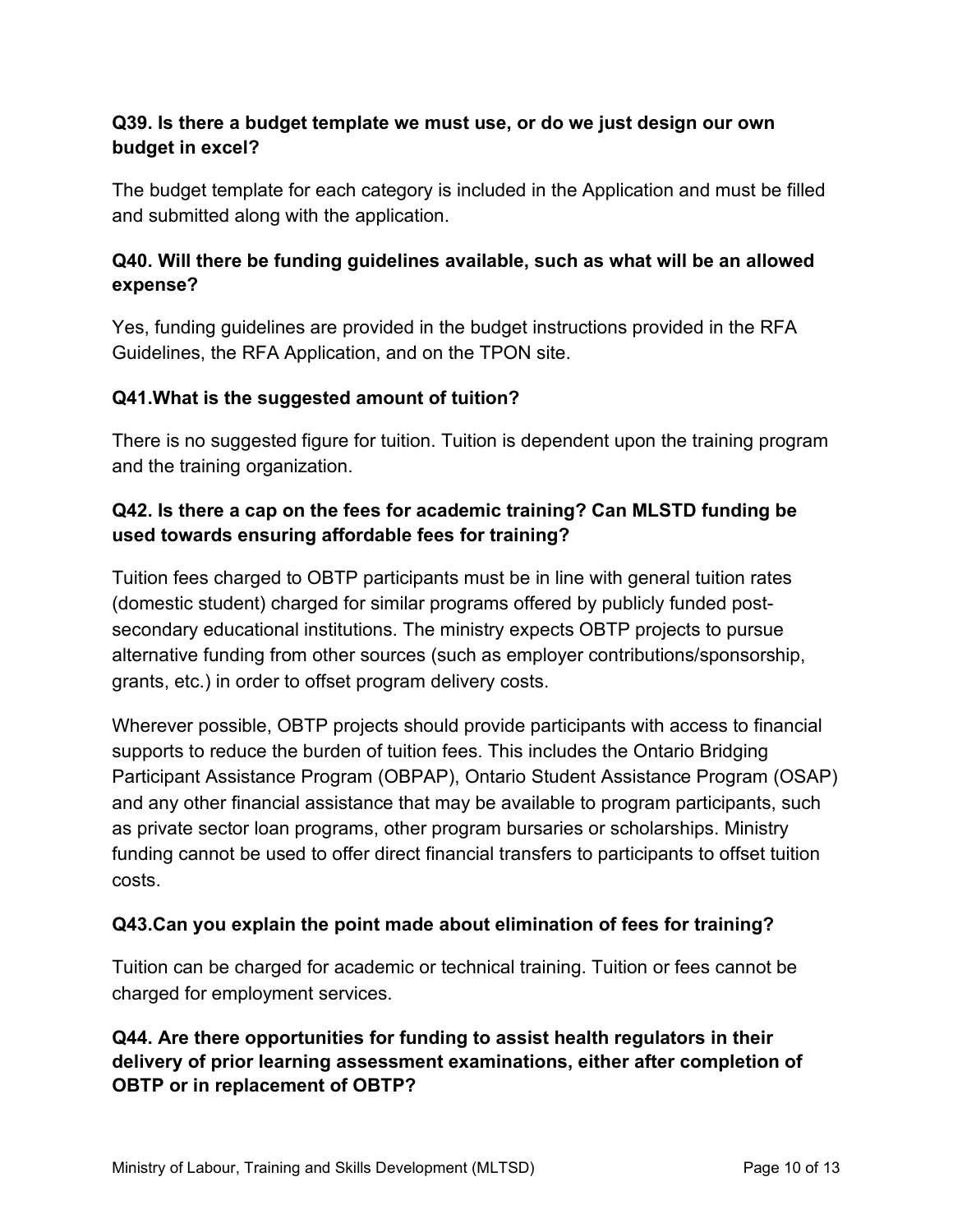This would be a be a Category B - Changing the System project. Funding applications for systems change projects are eligible for one-time funding in this category.

# <span id="page-10-0"></span>**Financial Support for Participants**

# **Q45. Will the Ontario Bridging Participant Assistance Program (OBPAP) be available?**

OBPAP will be available.

#### **Q46. Will the amount of OBPAP granted per program be done for the whole threeyear contract or will we be required to apply each year?**

OBPAP funding is determined for one fiscal year at a time.

#### **Q47. Is there financial assistance available outside of OBPAP?**

Service providers are expected to make information about financial assistance available to potential clients/students. In addition to the OBPAP, financial assistance opportunities might include OSAP and private loan programs (to be researched and determined by service provider).

Ministry funding cannot be provided to participants to offset tuition costs.

# **Q48. Will financial supports to low income participants be provided in form of credential assessment, transportation, emergency childcare etc. by the project's budget or through separate funds and service?**

Financial supports to low income participants will be allocated through the project budget. Applicants must build that estimate into proposed project budgets.

Financial supports are available to participants whose household income falls within the Low Income "Market Basket Measure Thresholds by Region". This threshold information is maintained by the federal government.

The maximum funding allocation for financial supports per participant is \$1,000 for every 12 months of an OBTP project in which they are registered. If an OBTP project is less than 12 months long, the amount will be pro-rated.

Please note that not all participants will require financial supports.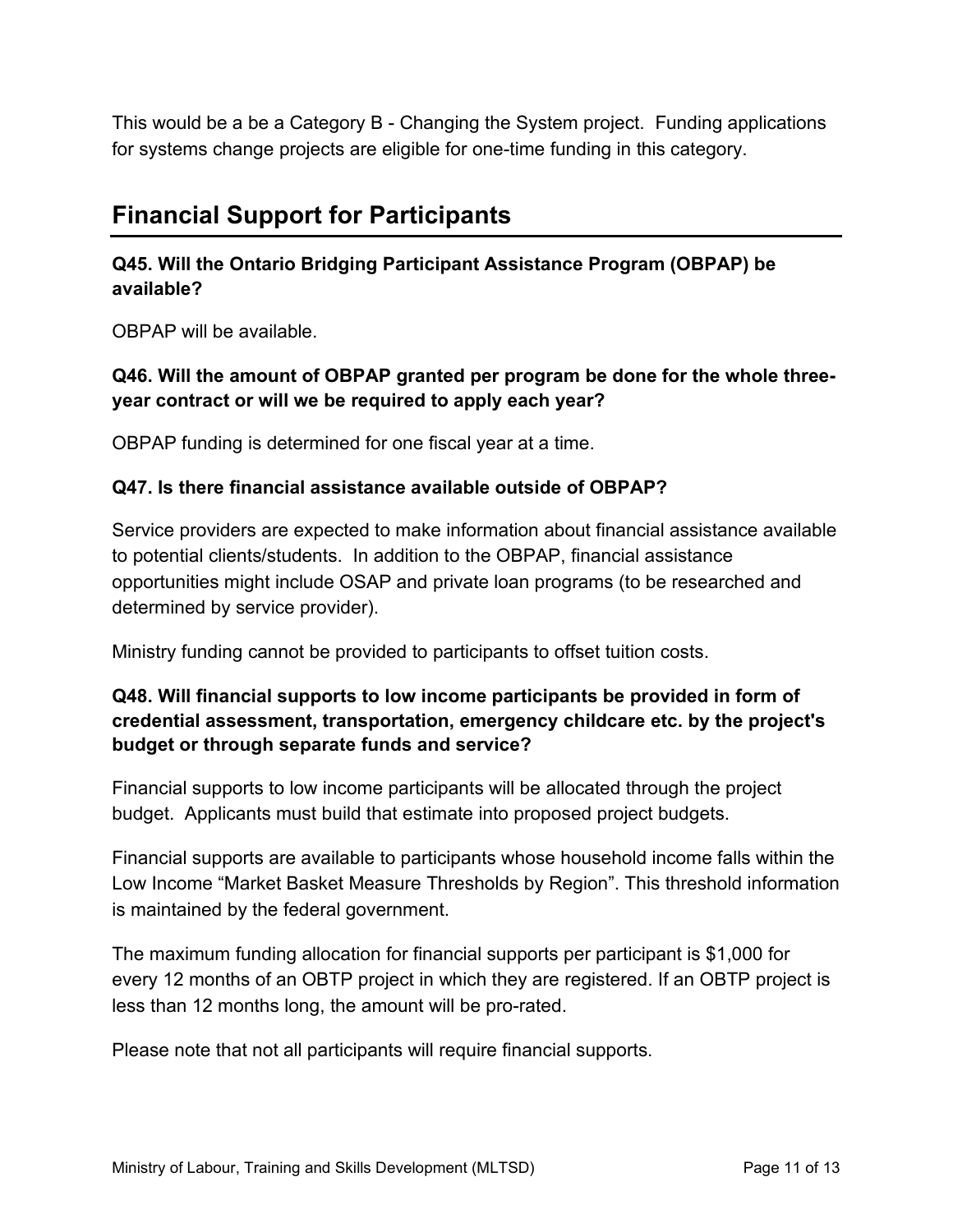### **Q49. Technical skills training through colleges and Universities tends to be very expensive, do participants get subsidies/ stipend as part of the funding?**

OBTP participants do not get subsidies/stipends as part of OBTP funding. OBTP participants may be eligible for bursaries through OBPAP, OSAP or private loan programs.

## **Q50. Is it expected that all services are to be provided at no cost to the client?**

The ministry encourages service providers to charge tuition fees to participants for academic and technical training and to use this revenue for delivery and continuous improvements to the program. Employment-focused services must be provided to participants free of charge

# <span id="page-11-0"></span>**Transfer Payment Ontario (TPON) Questions**

**Q51. In large organizations where many departments may apply to the same RFA, is there one TPON account per organization, or can an organization have multiple TPON accounts?**

Yes, an organization can have multiple TPON accounts.

### **Q52. Will a draft application be saved automatically?**

Yes, you can click on 'Control-S' at anytime during the application process to save as draft

### **Q53. Can we review the status of application on TPON?**

Yes, you can review the status of application on TPON.

#### **Q54. Is there a limit to the amount of partnership letters we can submit?**

There is no limit, however applicants are encouraged to scan multiple partnership letters together as one file for easy uploading.

### **Q55. Can uploaded applications / forms be deleted if changes have to be made?**

Yes, as long as the application has not been officially submitted.